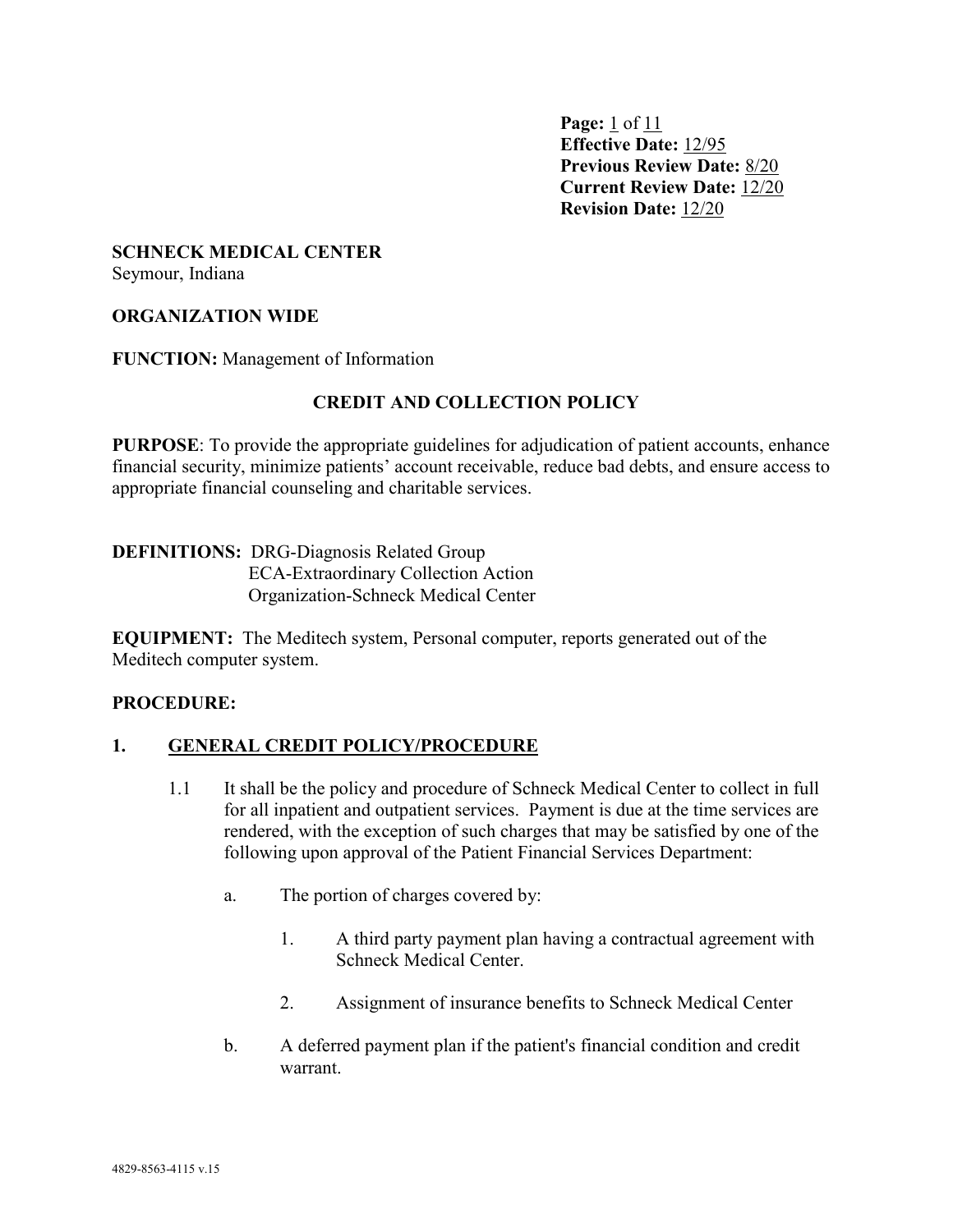c. Determination that a patient is to some degree medically indigent as outlined in the Financial Assistance Policy or as defined herein Section 15.

## **2. RESPONSIBILITY FOR IMPLEMENTING POLICY**

2.1 The responsibility for implementing this Credit and Collection Policy (this "Policy") on a day-to-day basis shall be vested in the Director of Patient Financial Services. The director shall be responsible for interpreting and applying written policy, and properly training his/her employees procedural applications and methodology. The director will also be responsible for recommending policy changes relating to present and anticipated needs, and for assessing this Policy in relation to organization objectives.

# **3. PRE-REGISTRATIONS, ADMISSIONS, AND IN-HOUSE**

- 3.1 Schneck Medical Center will attempt to pre-register all scheduled outpatient procedures. Organization will investigate the data obtained at the earliest feasible time.
	- a. Based on a review of this data, Organization may contact the insurance company to verify coverage and benefits.
	- b. If pre-certification is required, Organization will make reasonable efforts to pre-certify services, however Schneck Medical Center will not be responsible for any reduction of insurance benefits or financial penalty if the patient does not notify Schneck Medical Center prior to the provision of service.
- 3.2 Admissions
	- a. Schneck Medical Center may at the time of admission:
		- 1. Request from the patient the payment of estimated charges not covered by an insurance plan, or
		- 2. Offer financial counseling services.
- 3.3 In-house
	- a. Insurance information obtained after the patient's admission, but prior to discharge will be reviewed by Schneck Medical Center. Based on this review,
		- 1. The patient may be notified of any estimated charges not covered by insurance, and a request for payment will be made before the patient's discharge, and/or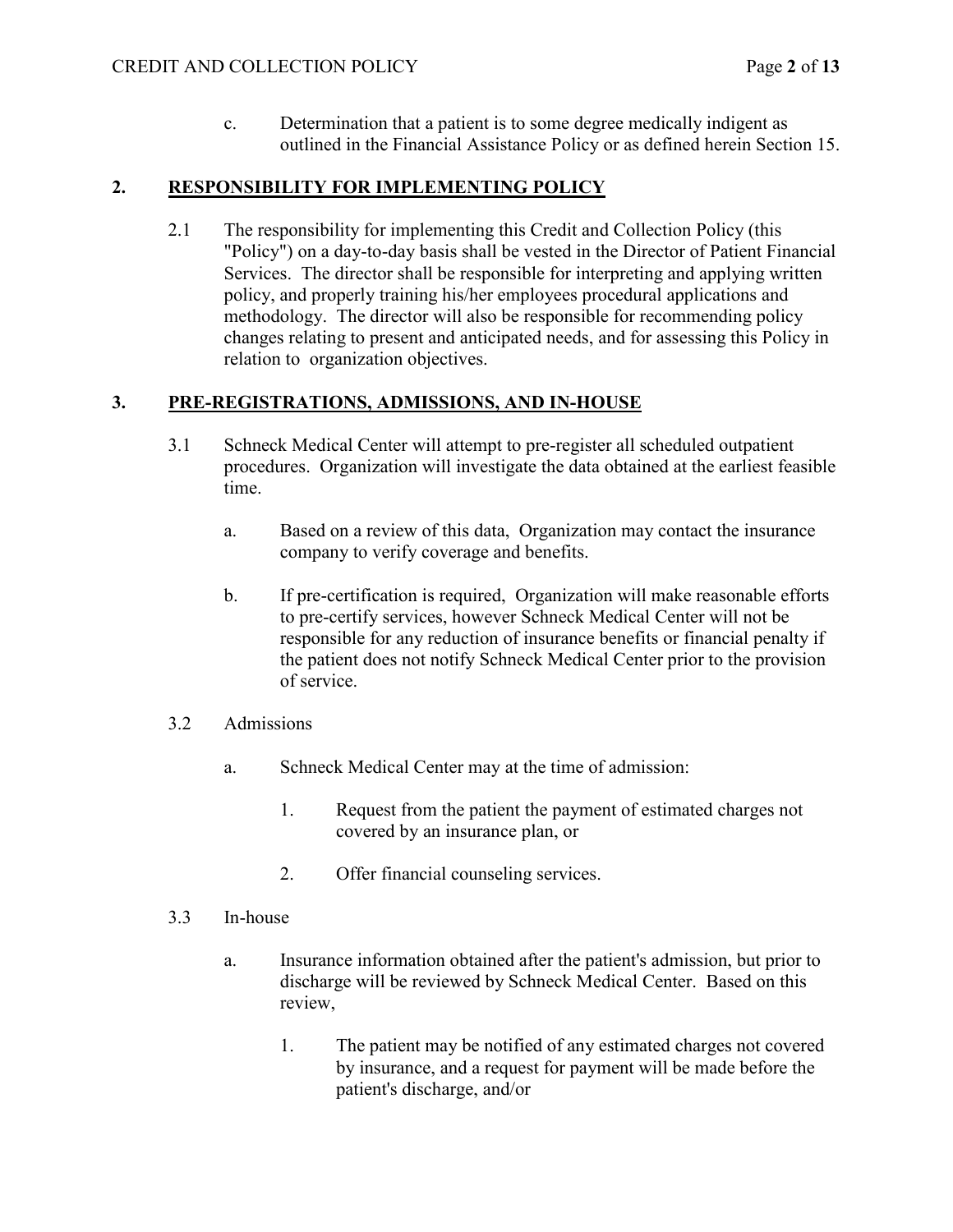2. The patient may be offered financial counseling services.

#### **4. OUTPATIENTS - INSURANCE ASSIGNMENTS**

- 4.1 Insurance assignments will be accepted for the following:
	- a. Insurance plans with current contractual agreements with Schneck Medical Center.
	- b. Commercial Insurance acceptable to Schneck Medical Center.
	- c. Medicare-Medicaid with current identification.
	- d. Township and Welfare vouchers.

### **5. ACCOUNT FOLLOW-UP**

- 5.1 Accounts which have not responded satisfactorily to follow-up efforts within a defined period of time in relation to the due date will be submitted to the Director of Patient Financial Services for special handling. The defined period of time shall be a minimum of ten (10) days. Follow-up will be continued by the Director of Patient Financial Services until the account is written-off to an outside agency.
- 5.2 Follow-up procedures may consist of one or more of the following collection techniques:
	- a. Automated dunning messages
	- b. Form letters and personal letters
	- c. Telephone calls
	- d. Final notice statements
	- e. Referral to a self-pay outsourcing service
	- f. Subject to Section 5.3 of this Policy, referral to the applicable county court, provided it can be determined the individual(s) responsible for payment have the financial means to pay for the amounts outstanding and due Schneck Medical Center and are not otherwise eligible for charity care as described in the Financial Assistance Policy.
	- g. Referral to Schneck Medical Center attorney
	- h. Referral to any organization-contracted collection services.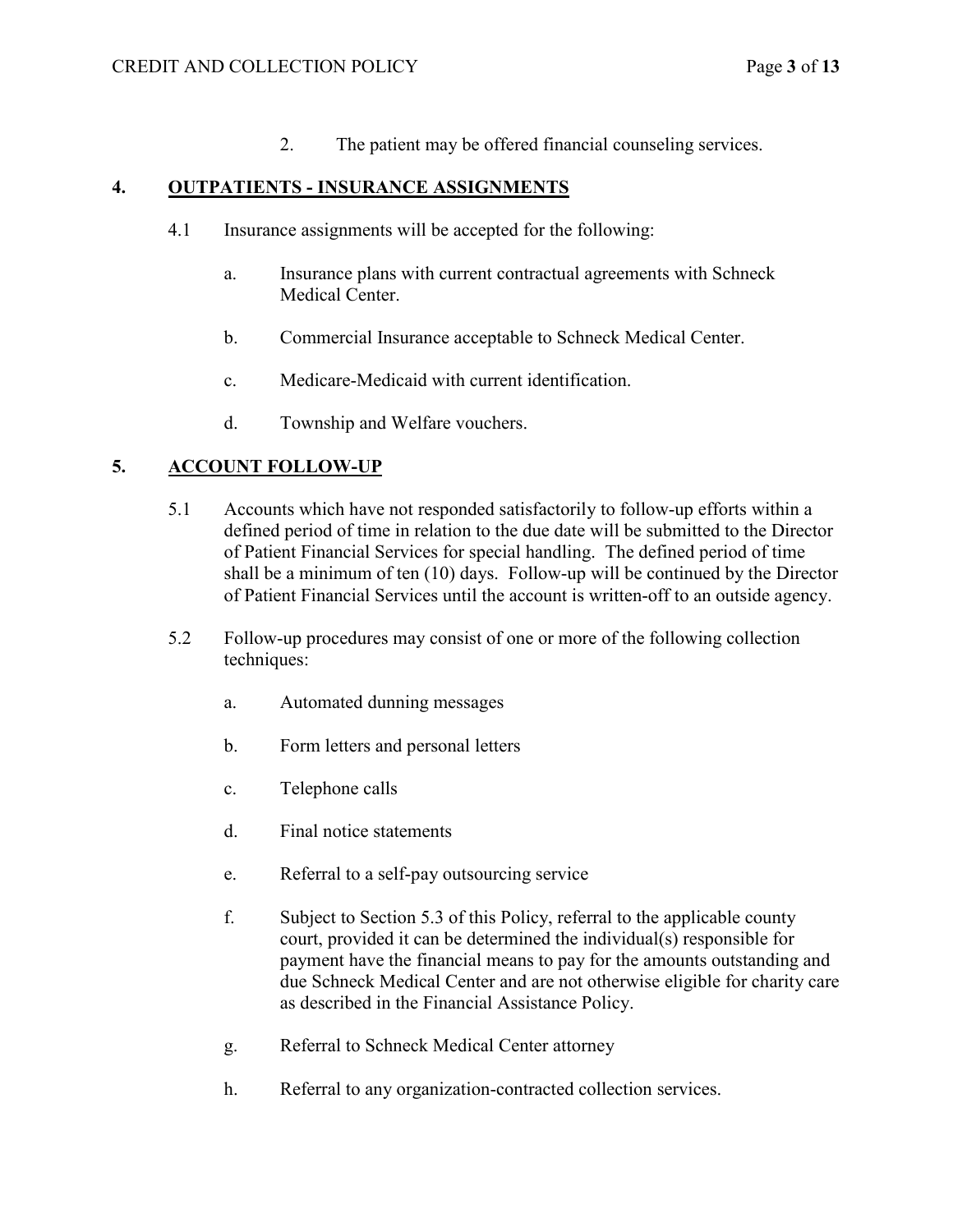- i. Subject to Section 5.3 of this Policy, referral to the applicable county prosecutor in the case of non-sufficient funds checks.
- j. Subject to Section 5.3 of this Policy, utilizing lien guidelines as applicable according to Indiana law
- 5.3 Extraordinary Collection Actions (ECAs) Include (but are not limited to) any actions that require a legal or judicial process. ECAs will be undertaken by Schneck Medical Center and Schneck Medical Center's collection agencies and their representatives only after reasonable efforts have been made to determine whether the individuals accounts are eligible for assistance under Schneck Medical Center's Financial Assistance Policy and upon 30 days prior notice to the patient. ECAs shall include, but are not limited to:
	- a. Placing a lien on an individual's property;
	- b. Attaching or seizing an individual's bank account or any other personal property;
	- c. Commencing a civil action on an individual's bank account other personal property;
	- d. Garnishing an individual's wages;
	- e. Reporting adverse information about the individual to consumer credit reporting agencies or credit bureaus;
	- f. Selling an individual's debt to a third party; and/or
	- g. Deferring or denying, or requiring payment before providing, medically necessary care because of an individual's nonpayment of one or more bills for previously provided care covered under the Financial Assistance Policy..
- 5.4 Follow-up procedures specifically precluded include:
	- a. Foreclosure or sale of patients' (or the responsible parties) assets.
	- b. Use of body attachments
	- c. Garnishment of wages unless determination is made on individual cases that patient (or the responsible party) has sufficient income to satisfy the outstanding debt.

Other than procedures specifically precluded by this Policy, Schneck Medical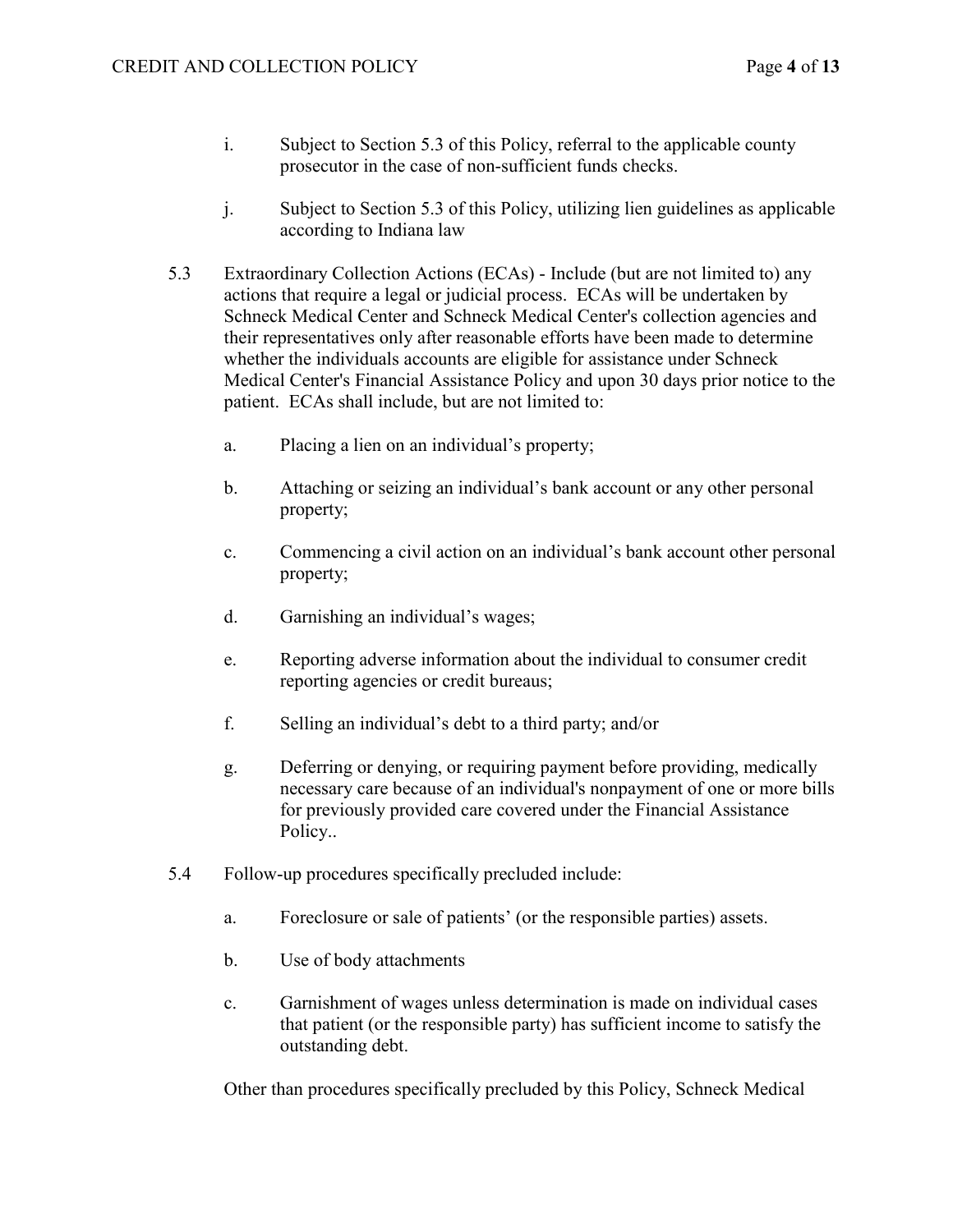Center may engage in any actions, including ECAs (subject to the restrictions above), to obtain payment of a bill for medical care.

- 5.5 Schneck Medical Center may take an ECA involving a patient who fails to apply for Financial Assistance within 120 days from the date the first statement was made available to the individual but shall suspend any such ECA, pending a determination of eligibility, if the individual submits a Financial Assistance application within 240 days of such first statement.
- 5.6 The Patient Financial Services Department shall have responsibility for determining that Schneck Medical Center has made reasonable efforts to determine whether an individual is eligible for financial assistance and may therefore engage in one or more ECAs against the individual.

### **6. WRITE-OFFS (INPATIENT & OUTPATIENT)**

- 6.1 Criteria for determining write-offs of accounts shall be one of the following.
	- a. A period of four months (120 days) without payment in full on the account unless approval for an extension is given by the Director of Patient Financial Services.
	- b. Cases in which any further delay might seriously impair recovery, such as apparent skips, transient or nomadic patients.
	- c. Repeated violations of contractual agreement with a pattern indicates a lack of proper intent on the part of the patient
	- d. Two missed payment on a deferred payment plan, as outlined in Section 7 of this Policy.
- 6.2 Accounts written-off will generally be given to an outside, independent collection firm. Outside collection firms will be required to follow the guidelines set forth in section 5 of this Policy as well as applicable state and federal regulations pertaining to the collection of debts and are required to acknowledge in writing they understand and will abide by these guidelines and regulations. Patients requesting copies of their itemized bills after the account has been placed with a collection firm shall be charged a nominal service fee. This may be waived at the discretion of the Director of Patient Financial Services.
- 6.3 Certain accounts that are written-off, but are known to be, or are believed to be collectible may be retained by Schneck Medical Center for further follow-up.
- 6.4 The act of writing off an account will serve as permission to file suit for collection, provided all provisions of Section 5 have been followed.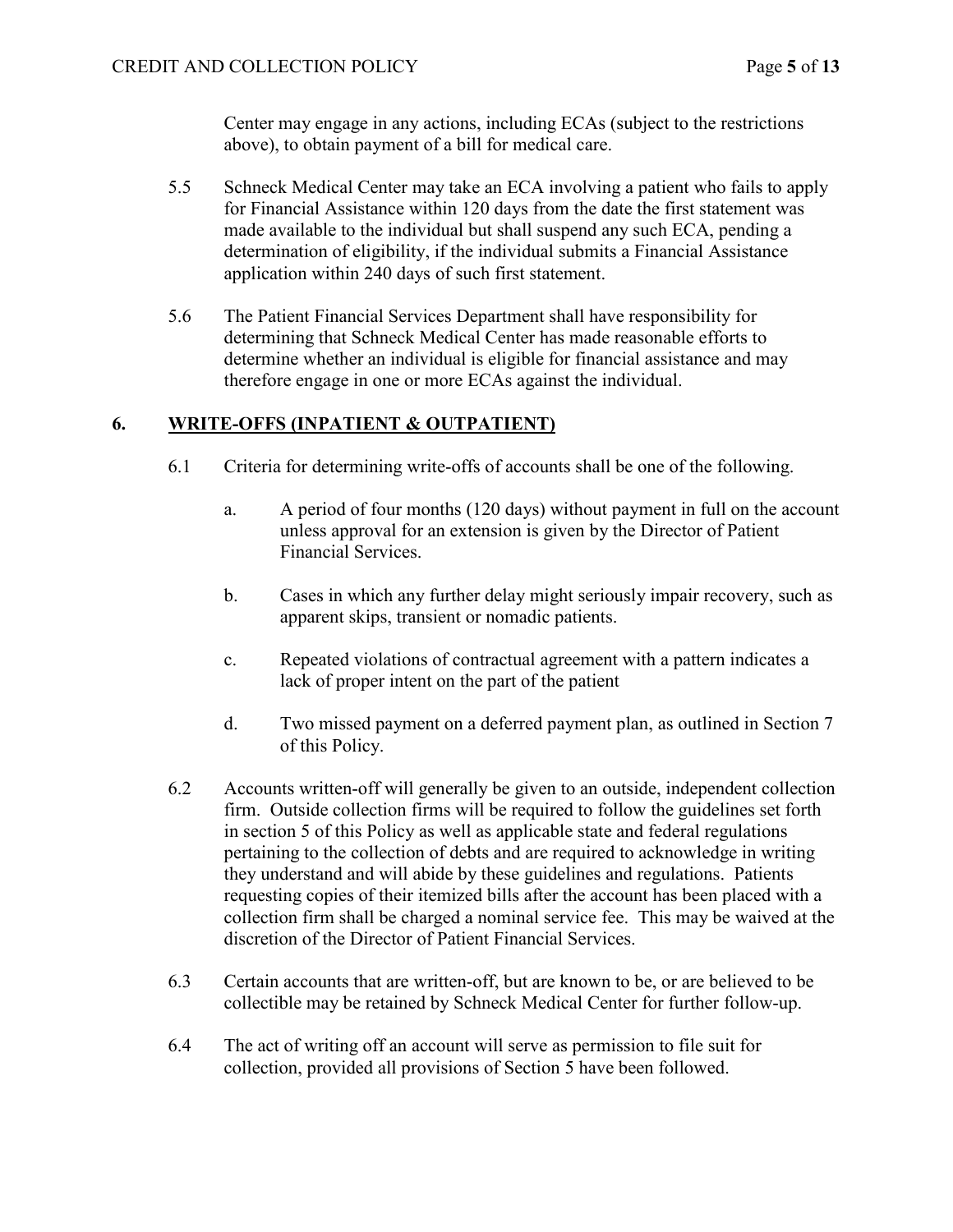- 6.5 The Director of Patient Financial Services, utilizing the above criteria, will select accounts to write-off as bad debts. Upon approval of the Board of Trustees, such accounts will be written off.
- 6.6 Patients who have accounts placed with an outside collection agency with cumulative balances of \$1,500.00 and less and have had no activity or payments received for a period of one year or more, will be cancelled back as worthless and returned by the collection agency. All collection activity will cease.

# **7. CREDIT COUNSELING AND AGREEMENTS**

- 7.1 Credit may be granted to a patient if the credit evaluation indicates the patient is financially unable to pay at the time services are rendered. In determining a deferred payment plan, it is essential that the plan is reasonable in terms of the patient's ability to meet the payments and that it be clearly understood and agreed to by the patient.
- 7.2 Although extended monthly payment amounts may vary, they generally will represent no less than a twelve (12) month repayment plan for account balances less than \$1,000 and a twenty four (24) month repayment plan for account balances greater than \$1,000. . The Director of Patient Financial Services must approve accounts that require a smaller payment.
	- a. If the patient cannot pay within the payment agreement terms, it will be the responsibility of the patient to provide to the Director of Patient Financial Services income/expense information to research the patients'/responsible parties' ability to pay. The Director of Patient Financial Services may require the patient to submit the last three paystubs, the three most recent bank statements, and the previous year's Federal tax form for consideration of an extended repayment period.

### **8. FINANCIAL COUNSELING**

- 8.1 Any patient who expresses an inability to pay for services rendered due to lack of resources shall be referred to our Financial Counselors. Interviews with the patient/guarantor will normally take place in the Financial Counselor's office but may take place elsewhere. All data pertinent to an evaluation of the patient's financial condition should be obtained so that a determination of eligibility for assistance may be made. A clear explanation of Schneck Medical Center's charity program and financial assistance program will be made to the patient during the interview.
- 8.2 Schneck Medical Center's practice of providing financial counseling is limited to those efforts intended to recognize the amount owed to Schneck Medical Center for patient services and to determine alternate sources of payment.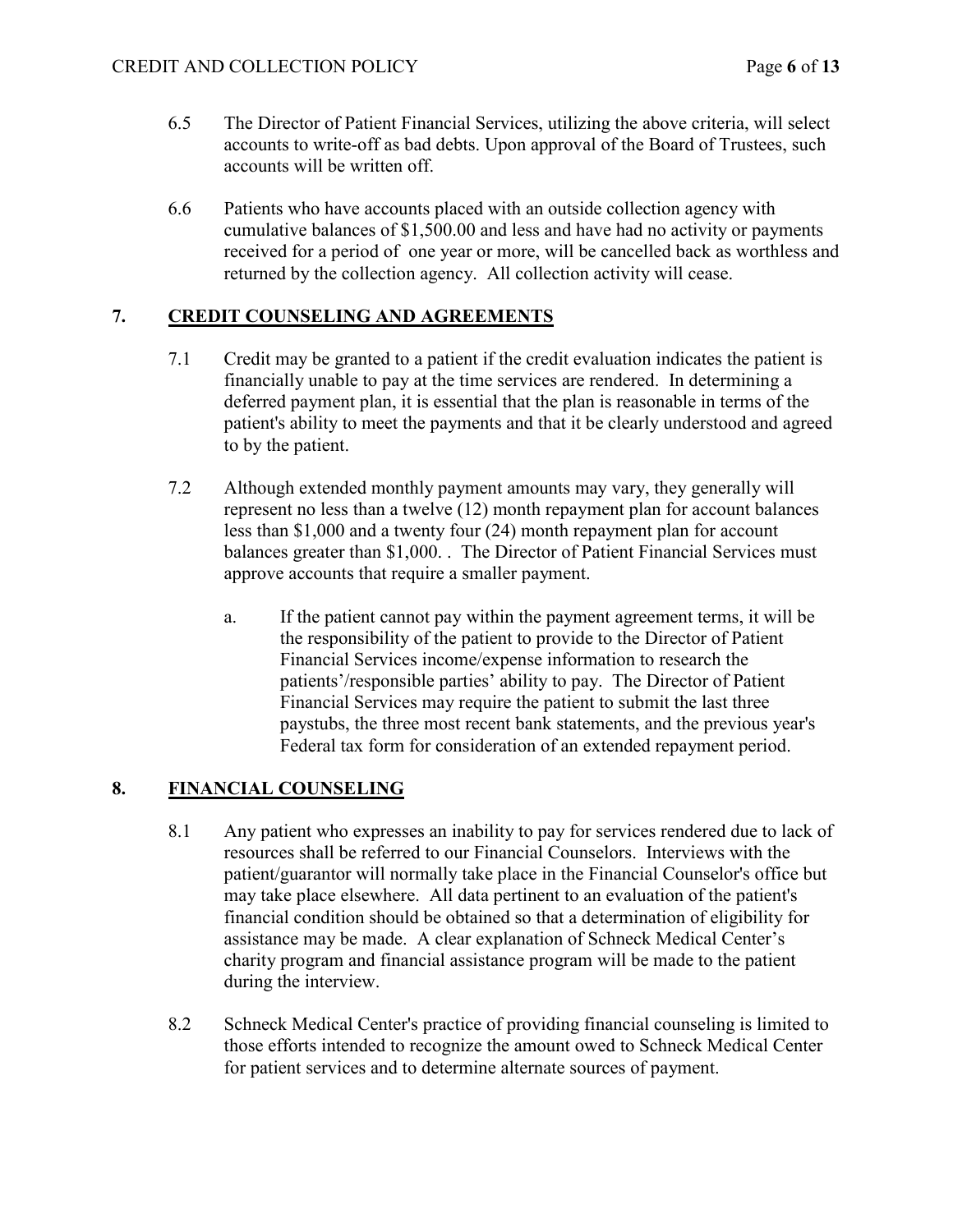# **9. ESTATES**

9.1 The applicable county court will be contacted to determine the existence of a deceased patient's estate. Should an estate be in probate, the Director of Patient Financial Services will have the option of filing a claim within sixty (60) days from publication of the estate notice.

# **10. LITIGATION**

10.1 Schneck Medical Center will regard the patient as being responsible for payment of his/her account in a situation in which the main source of payment is a civil suit

# **11. BANKRUPTCIES**

- 11.1 A creditor's claim will be filed immediately with the referee in bankruptcy unless there are no assets to be distributed. Accounts of patients which have been listed on a legally declared bankruptcy petition will be written off, but the account will not be given to an outside collector or attorney.
- 11.2 Should an account have been written off to an outside collector or attorney, notification of bankruptcy with request to cease collection activity will be forwarded to the appropriate collector/agency.

# **12. COUNTERSUITS**

12.1 The processing of statements to patients will not be altered under the threat or possibility of a countersuit by the patient; the two issues will be regarded as being separate. However, if the patient threatens or implies the possibility of a suit against Schneck Medical Center, we shall seek legal advice as to the disposition of our claim against the patient. Administrative notification of disposition other than normal collection procedure shall be communicated to the Director of Patient Financial Services.

# **13. DELAYED ADMISSIONS**

- 13.1 If an individual has failed to pay one or more bills for previous episode(s) of emergency or medically necessary organization-based care covered under the Financial Assistance Policy, then Schneck Medical Center may defer, deny or require payment before providing medically necessary care for such individual. Because such action is an ECA with respect to the previously provided care, Schneck Medical Center, before deferring, denying or requiring payment prior to providing such care, shall –
	- a. provide the individual with the plain language summary of the Financial Assistance Policy, a Financial Assistance application and written notice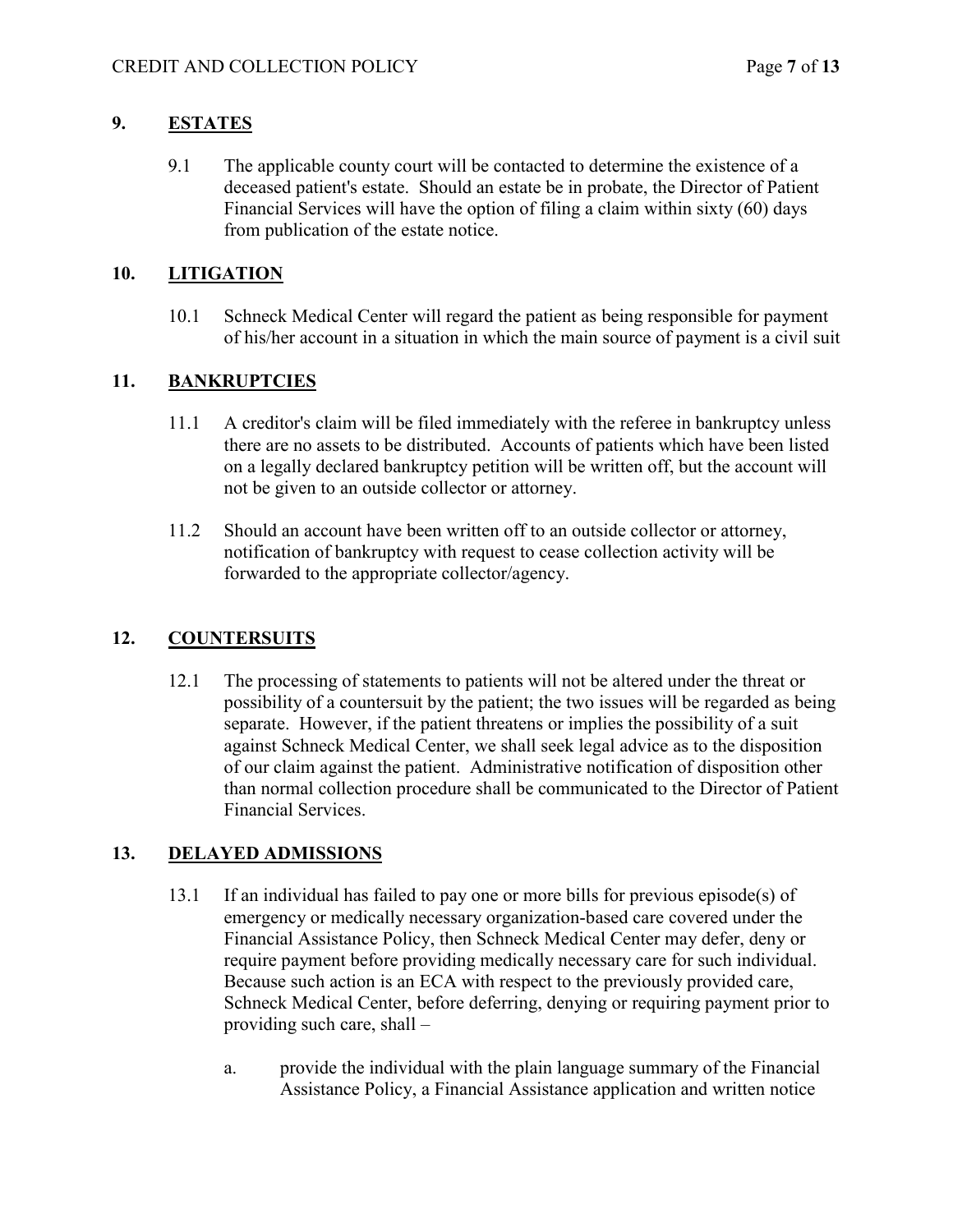stating that financial assistance is available for eligible individuals and identifying the deadline for applying; and

b. make reasonable efforts to orally notify the individual about the Financial Assistance Policy and how he or she may obtain assistance with the Financial Assistance application process.

The deadline under Section 13.1(a) shall not be earlier than the later of 30 days after the date that the written notice is provided or 240 days after the date that the first post-discharge billing statement for the previously provided care was provided.

- 13.2 With respect to care that is not medically necessary and therefore not subject to Section 13.1 above, the Patient Financial Services Department and Patient Registration Department may delay the admission of an elective patient until adequate arrangements have been made concerning compliance with governmental regulations and/or other requirements for the payment of accounts. Before considering such action, at least two (2) conditions must exist:
	- a. Delaying the admission would not be injurious or dangerous to the health of the patient, nor violate any governmental regulation that requires Schneck Medical Center to provide service.
	- b. The requested delay can reasonably be expected to achieve compliance with governmental regulations or allow for adequate arrangements for the payment of accounts.
- 13.3 In all cases, except those relating to sterilization, the attending physician must approve the request before any action can be taken to delay an elective admission.

#### **14. OVERPAYMENTS/CREDIT BALANCES**

- 14.1 Overpayments on patients' accounts occur as a result of duplicate insurance payments, payments by both primary and secondary insurance carriers, or payments by patients and their insurance carriers. Schneck Medical Center's role does not include coordination of benefits between insurance carriers and patients.
	- a. Checks resulting in overpayments on paid-in-full patient accounts received from insurance companies (other than Medicaid, Medicare) shall be returned to the payer, unless overpayment resulted from a prior patient payment, whereupon overpayment would be refunded to the patient.
	- b. Checks resulting in overpayments received from patients on paid-in-full accounts shall be returned to the patient only if the patient does not have any other outstanding balances with Schneck Medical Center.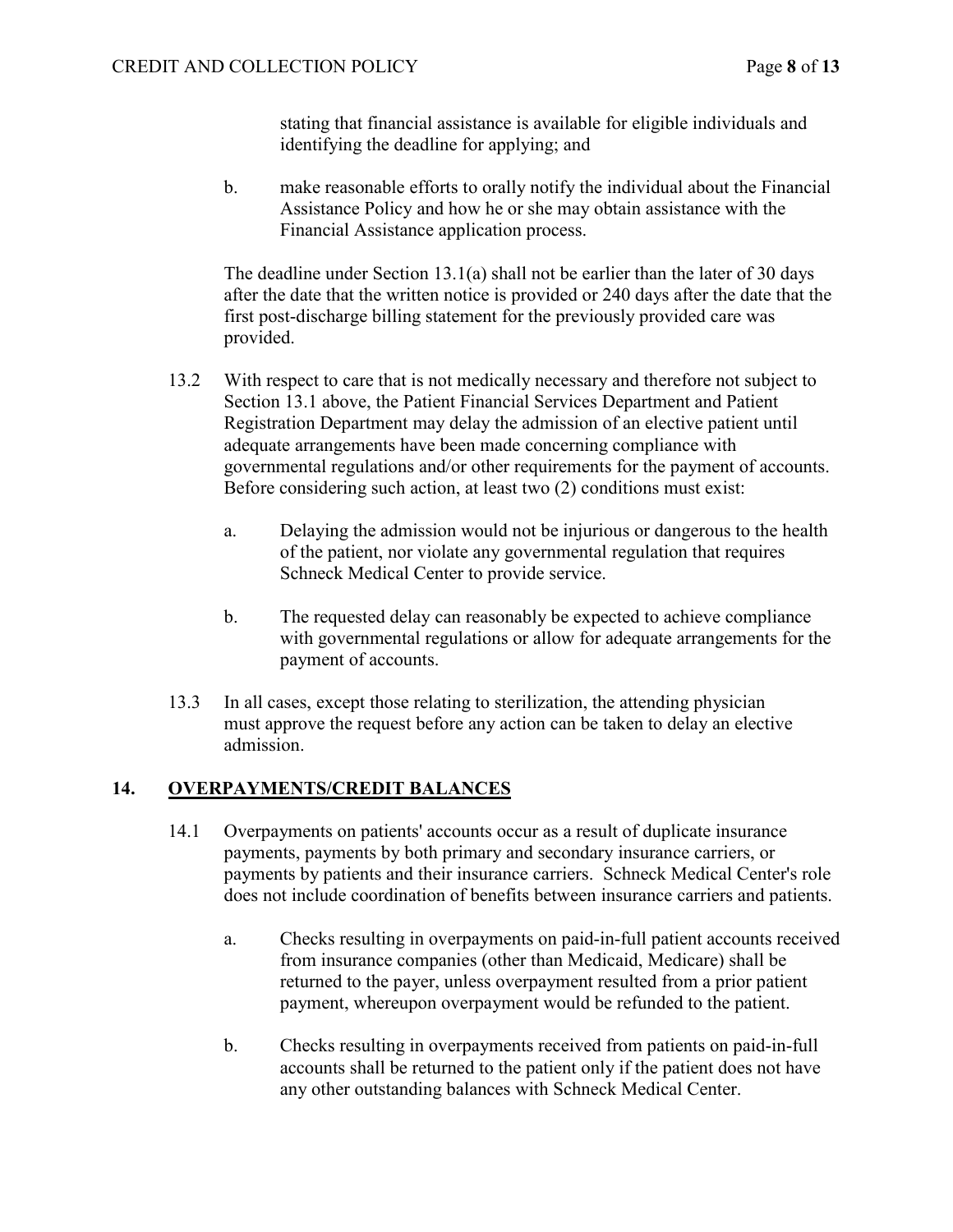- c. Payments received from insurance companies (other than Medicaid, Medicare) or patients on patients' accounts with a balance less than the payment amount will be accepted and posted to the appropriate account. A refund will be issued to the payer for the amount of the overpayment.
- d. Medicare, Medicaid or overpayments will be processed through adjustment billings.
- e. Refund attempts made to patients who cannot be located after diligent effort will result in those amounts being adjusted from Accounts Receivable in accordance with the State of Indiana Unclaimed Property Statutes.
- f. Overpayments will be returned to the patient or to the appropriate insurance carrier within 30 days of receipt on average

### 15. PRESUMPTIVE BAD DEBT

15.1 Patients whose original patient account balances are below \$1,000.00, income at or below 200% of the current CSA Poverty Income Guidelines, and remain unpaid or not set up on agreed upon payment plan after a collection period of 120 days from the first statement date may be determined to be eligible for 100% bad debt write-off. Schneck Medical Center shall use presumptive eligibility tools to automatically determine eligibility.

## **16. SELF PAY, PROMPT PAY, AND EXTENUATING CIRCUMSTANCE DISCOUNTS**

- 16.1 In addition to offering need-based financial assistance pursuant to the Financial Assistance Policy, Schneck Medical Center provides other discounts for patients under specifically-defined circumstances. While certain of these discounts are listed in this policy for the convenience of the community served by Schneck Medical Center, these discounts are not need-based and are not intended to be subject to Code Section 501(r).
- 16.2 For all uninsured patients, regardless of financial need, Schneck Medical Center provides an initial automatic discount of 30%. An uninsured individual eligible for this automatic discount also may receive additional Financial Assistance if he or she qualifies under the terms of Schneck Medical Center's Financial Assistance Policy.
- 16.3 Prompt pay discounts will be offered to Schneck Medical Center accounts with self-pay balances with the following conditions:
	- a. The discount will be 7% of the self-pay balance.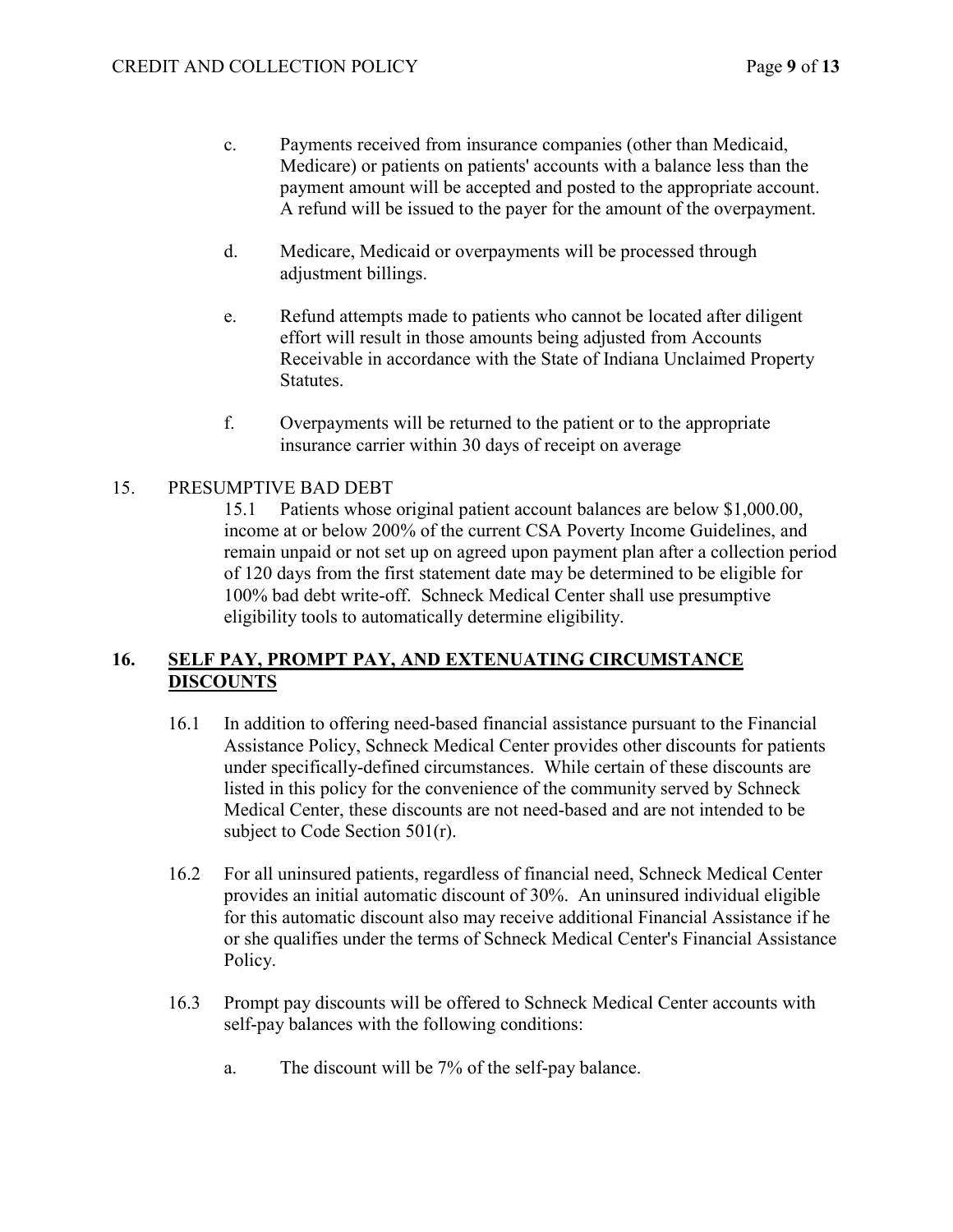- b. The discount will be granted if receipt of the entire self-pay balance is received on or before the first statement due date.
- c. Discounts will be granted to patients who qualify for financial assistance as outlined in the Financial Assistance Policy provided payment of the remaining self-pay balance is received on or before the first statement due date.
- d. The prompt pay discount under this Section 15.2 applies only to Schneck Medical Center hospital facility services. Services provided by Schneck Medical Center physician practices are not eligible for the prompt pay discount. A list of such physician practices not covered by this policy is available by contacting the Schneck Medical Center Patient Financial Services department.
- 16.4 If an individual who has received emergency or other medically necessary care from Schneck Medical Center has entered into an approved deferred payment plan with Schneck Medical Center, is current on that plan (i.e., has missed or failed to timely make no more than two payments), and has a material change of circumstances (e.g., a job loss or other significant financial event), then that individual may apply for an extenuating circumstance discount with respect to the balance still remaining to be paid according to the approved payment plan. An individual may apply for this discount at any time before the completion of payments under the payment plan, and the application process and determination of eligibility shall be as described in Schneck Medical Center's Financial Assistance Policy. The discount awarded, if any, shall be calculated in reference to the unpaid balance, not for the original amount of the emergency or other medically necessary care, and any amounts previously paid by or for the individual under the payment plan or otherwise shall not be discounted or refunded if an individual is determined to be eligible for this assistance.

# **17. NO CHARGE FOR SERIOUS ADVERSE EVENTS**

- 17.1 Schneck Medical Center is committed to delivering safe and effective patient care. In furtherance of the quality of patient care, Schneck Medical Center continues to strive to put preventive systems in place and make the changes necessary to keep patients safe from harm. Unfortunately, in rare instances, human error can and does occur. In the event that Schneck Medical Center ever determines that a "serious adverse event" has occurred at Schneck Medical Center that Schneck Medical Center could have reasonably prevented, it is Schneck Medical Center's policy, based upon principles adopted by the American Hospital Association and the Indiana Hospital Association, to not charge patients or their insurers or employers for the care Schneck Medical Center provided that was related to the preventable serious adverse event.
- 17.2 Schneck Medical Center will make determinations pursuant to this Section as set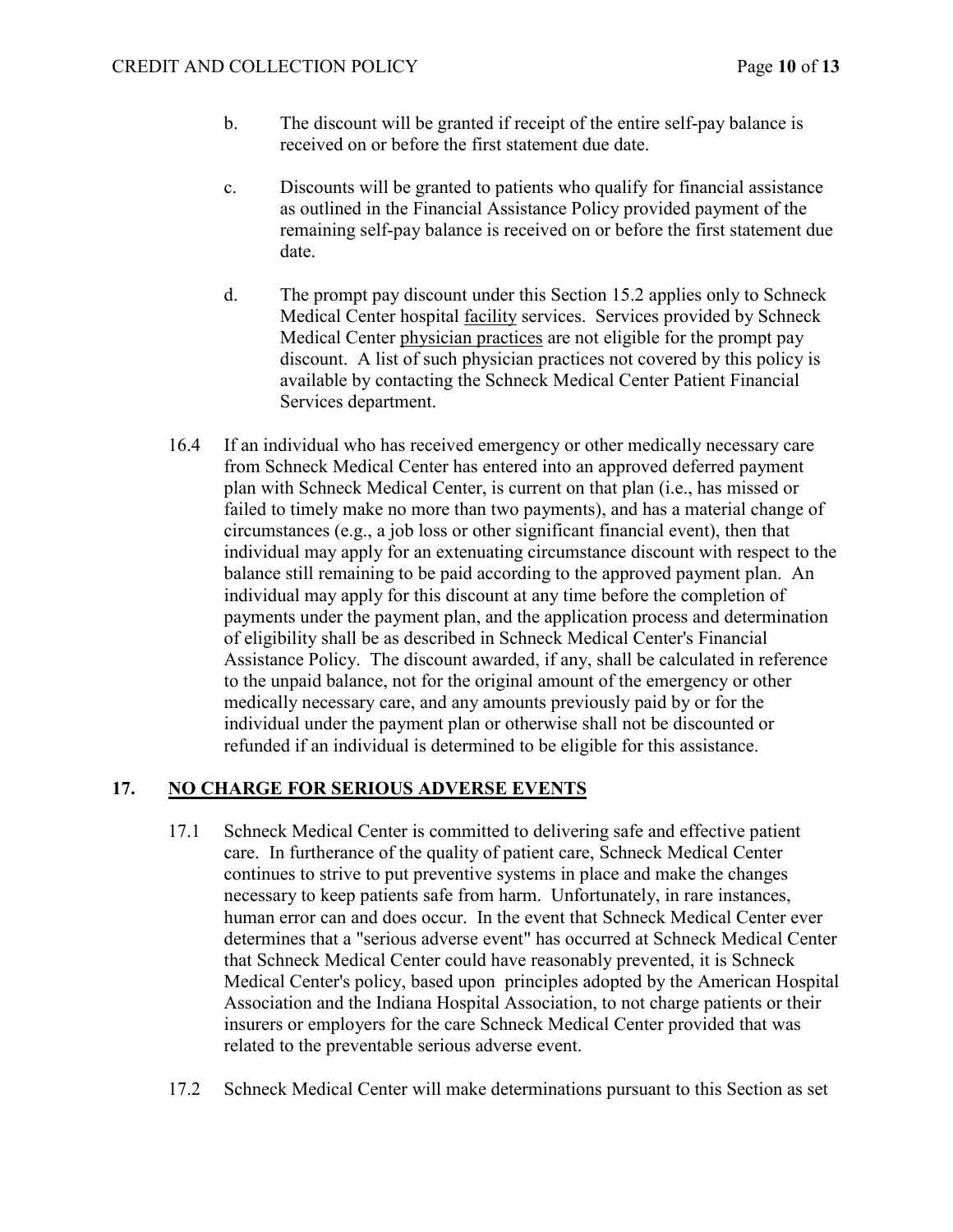forth below:

- a. **The event must be a "serious adverse event."** Serious adverse events, for purposes of this policy, are limited to the following:
	- i. Surgery performed on a wrong body part;
	- ii. Surgery performed on a wrong patient;
	- iii. The wrong surgical procedure performed on a patient;
	- iv. Unintended retention of a foreign object;
	- v. Patient death or serious disability associated with air embolism that occurs while being treated in a hospital;
	- vi. Patient death or serious disability associated with a hemolytic reaction to the administration of incompatible blood or blood products;
	- vii. Stage 3 or 4 pressure ulcers acquired after admission;
	- viii. Patient death or serious disability associated with a fall or trauma after admission;
	- ix. Patient death or serious disability associated with catheter-associated urinary tract infections;
	- x. Patient death or serious disability associated with vascular catheterassociated infection;
	- xi. Patient death or serious disability associated with a medication error.
- b. **The error or event must be preventable.** Where there are practices that are effective in preventing a particular harm from occurring, and they could have been implemented by Schneck Medical Center, the error or event would be considered preventable. Schneck Medical Center should not be held accountable, and no charge should be waived pursuant to this section, for an occurrence that it could not reasonably prevent.
- c. **The error or event must be within the control of Schneck Medical Center.** Errors that may have occurred in the manufacture of drugs, devices or equipment, well before the materials reached Schneck Medical Center's doors, are examples of events that would be outside of Schneck Medical Center's control.
- d. **The error or event must be the result of a mistake made in Schneck Medical Center.** These mistakes are limited to errors in which Schneck Medical Center failed to successfully carry out a practice that would have, in all probability, prevented harm to the patient. Not all mistakes, however, constitute a breach in the requisite standard of care, and nothing in this Section is intended to suggest otherwise.
- e. **The error or event must result in significant harm.** The events will be limited to those that yield very serious results.
- f. **Any process for identifying non-payable events will incorporate a**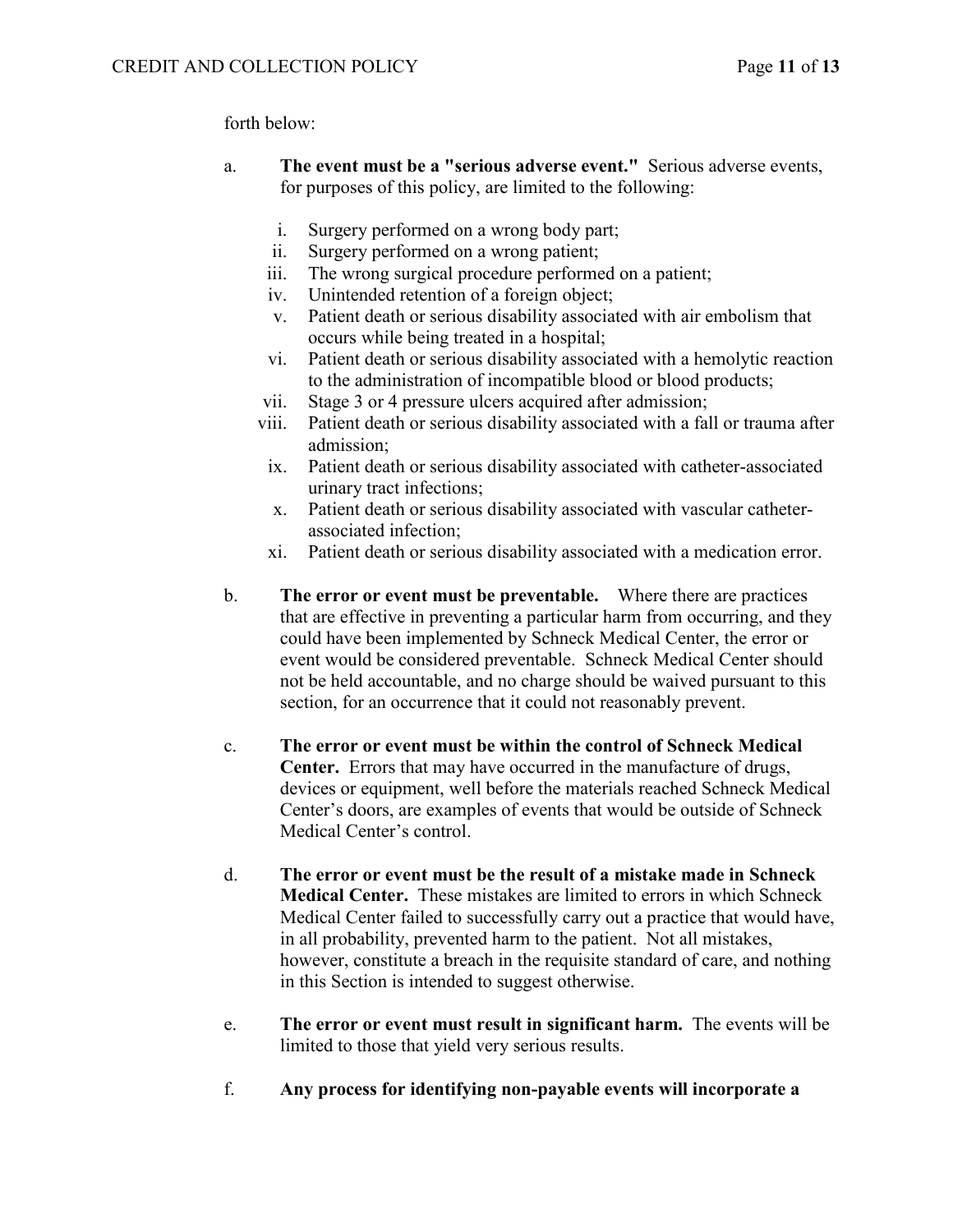**case-by-case review and determination.** While the sources and cause of some serious adverse events may be clear, most would require further peer review investigation and analysis to determine the cause of the serious adverse event and to assign ultimate accountability. Nothing herein is intended to constitute a waiver of any communications, determinations, documents, or other information that constitute confidential and privileged peer review information in the State of Indiana.

17.3 Schneck Medical Center may request, as a condition of waiving a charge(s) pursuant to this Section, that the waived charge(s) be credited to Schneck Medical Center against any cap on professional liability damages that is provided by Indiana law. Further, nothing in this Section is intended to constitute: (a) an admission of liability by Schneck Medical Center, or (b) an admission by Schneck Medical Center that any act or omission related to the serious adverse event violated the requisite standard of care.